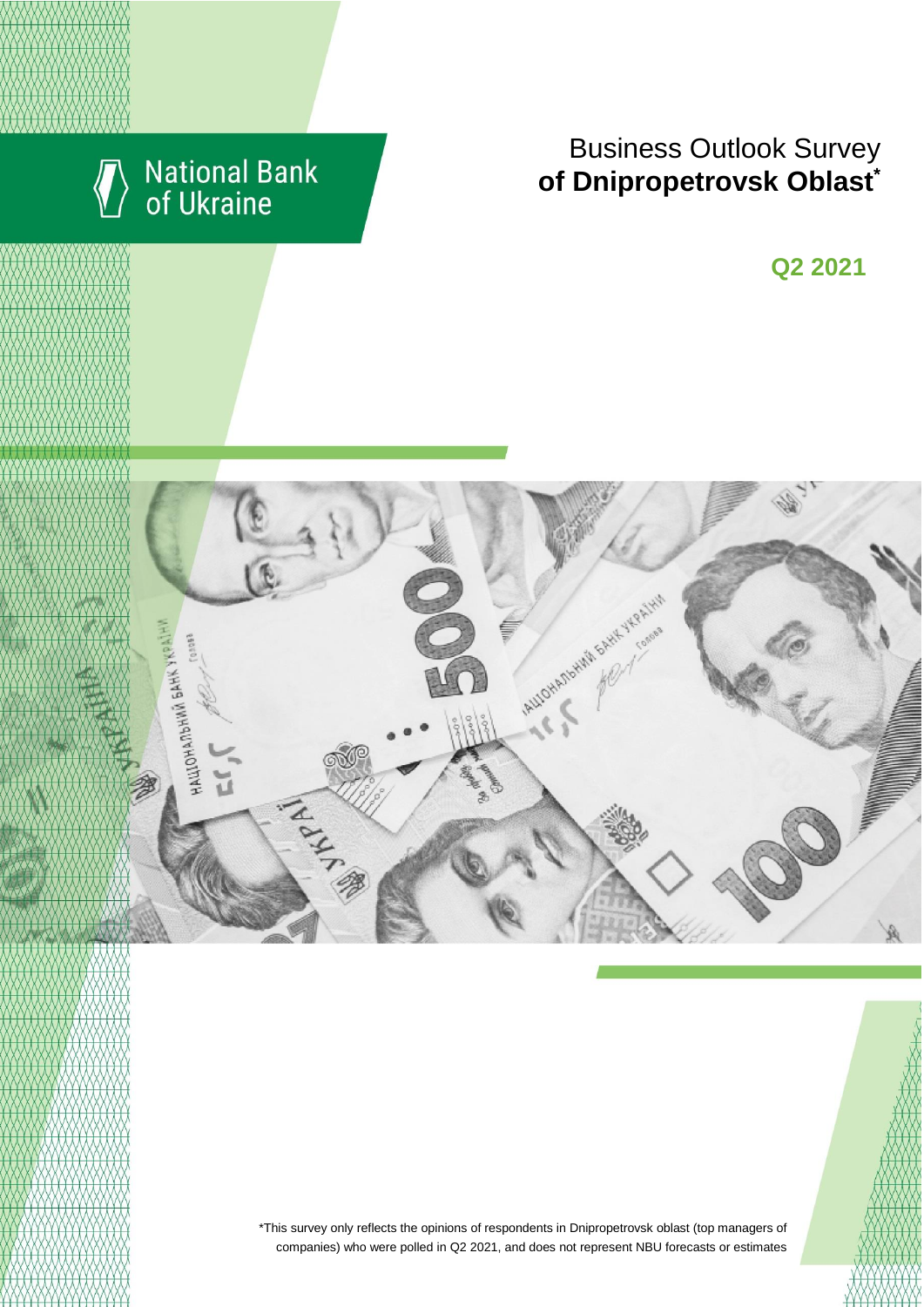**A survey of companies carried out in Dnipropetrovsk oblast in Q2 2021 showed that respondents expected that the output of Ukrainian goods and services would grow over the next 12 months. They had positive expectations for the performance of their companies over the same period.** Respondents expected the rate of inflation and depreciation to decrease.

**The top managers of companies said they expected that over the next 12 months:**

- **the output of Ukrainian goods and services would grow:** the balance of expectations was 9.3% compared with 9.1% in Q1 2021 (Figure 1) and 15.9% across Ukraine. Respondents from agricultural companies reported the most optimistic expectations (the balance of responses was 33.3%)
- **prices for consumer goods and services would rise at a slower pace:** 61.0% of respondents expected the inflation rate to be lower than 7.5% compared with 53.2% in the previous quarter and 54.2% across Ukraine. Respondents continued to refer to production costs and hryvnia exchange rate fluctuations as the **main inflation drivers** (Figure 2)
- **the domestic currency would depreciate at a slower pace:** 51.9% of respondents (compared with 77.9% in the previous quarter) expected the hryvnia to weaken against the US dollar, with a figure of 63.6% across Ukraine
- **the financial and economic standings of their companies would improve**: the balance of expectations was 13.7% compared with 7.8% in the previous quarter and 18.3% across Ukraine (see Table). Respondents from agricultural companies were the most optimistic (with a balance of expectations of 33.3%)
- **total sales would increase at a slower pace:** the balance of expectations was 11.5% (compared with 24.1% in Q1 2021) (see Table). Respondents also expected a significant increase in external sales: the balance of expectations was 30.8% (compared with 7.7% in Q1 2021). Across Ukraine, the balances of responses were at 21.0%
- **investment both in construction and in machinery, equipment, and tools would increase slowly:** the balances of responses were 8.2% and 14.9% respectively compared with 15.5% and 23.6% in the previous quarter. Across Ukraine, investment was expected to increase at a faster pace: the balances of responses were 6.4% and 16.9% respectively
- **staff numbers would increase slowly**: the balance of responses was 2.6% compared with 13.2% in the previous quarter (Figure 4). Across Ukraine, staff numbers were expected to decrease slightly (-1.0%). Companies in the mining sector had the most optimistic expectations (the balance of responses was 16.7%). At the same time, respondents from energy and water supply companies expected that staff numbers at their companies would continue to decrease
- **both purchase and selling prices would rise: the balances of responses were** 81.8% and 57.7% (compared with 87.2% and 51.3% respectively in Q1 2021) (Figure 6). Respondents from manufacturing companies reported the highest expectations of a rise in selling prices (the balance of responses was 86.4%). Respondents referred to high raw material and supplies prices, together with energy prices, as the main selling price drivers (Figure 7)
- **per-unit production costs** and **wage costs per staff member would grow:** the balances of responses were 60.0% and 59.7% respectively (compared with 60.0% and 55.1% respectively in Q1 2021) (Figures 4 and 6).

Companies cited high raw material and supplies prices, and energy prices as **the main drags on their ability to boost production** (Figure 5).

Respondents' expectations of **an increase in their borrowing needs** in the near future remained high (Figure 8). The companies that planned to take out corporate loans usually opted for domestic currency ones. Respondents said that lending standards had eased (Figure 9). They continued to refer to high loan rates as the main factor that deterred them from taking out loans (Figure 10).

**A total of 98.7% of respondents** said that **they had encountered no difficulties in effecting transactions with funds deposited in bank accounts** (97.5% across Ukraine).

**Assessments of financial and economic standings as of the time of the survey** (Figure 3)

- **Companies assessed their current financial and economic standings as satisfactory**: the balance of responses was 0.0% compared with (-1.3%) in Q1 2021. Companies across Ukraine assessed their current financial and economic standings as good (6.0%).
- **Finished goods stocks remained below their normal level**: the balance of responses was (-2.3%) compared with (-12.0%) in Q1 2021.
- **Companies had a sufficient amount of unutilized production capacity to meet any unexpected rise in demand**: the balance of responses was 18.2% (compared with 11.7% in Q1 2021).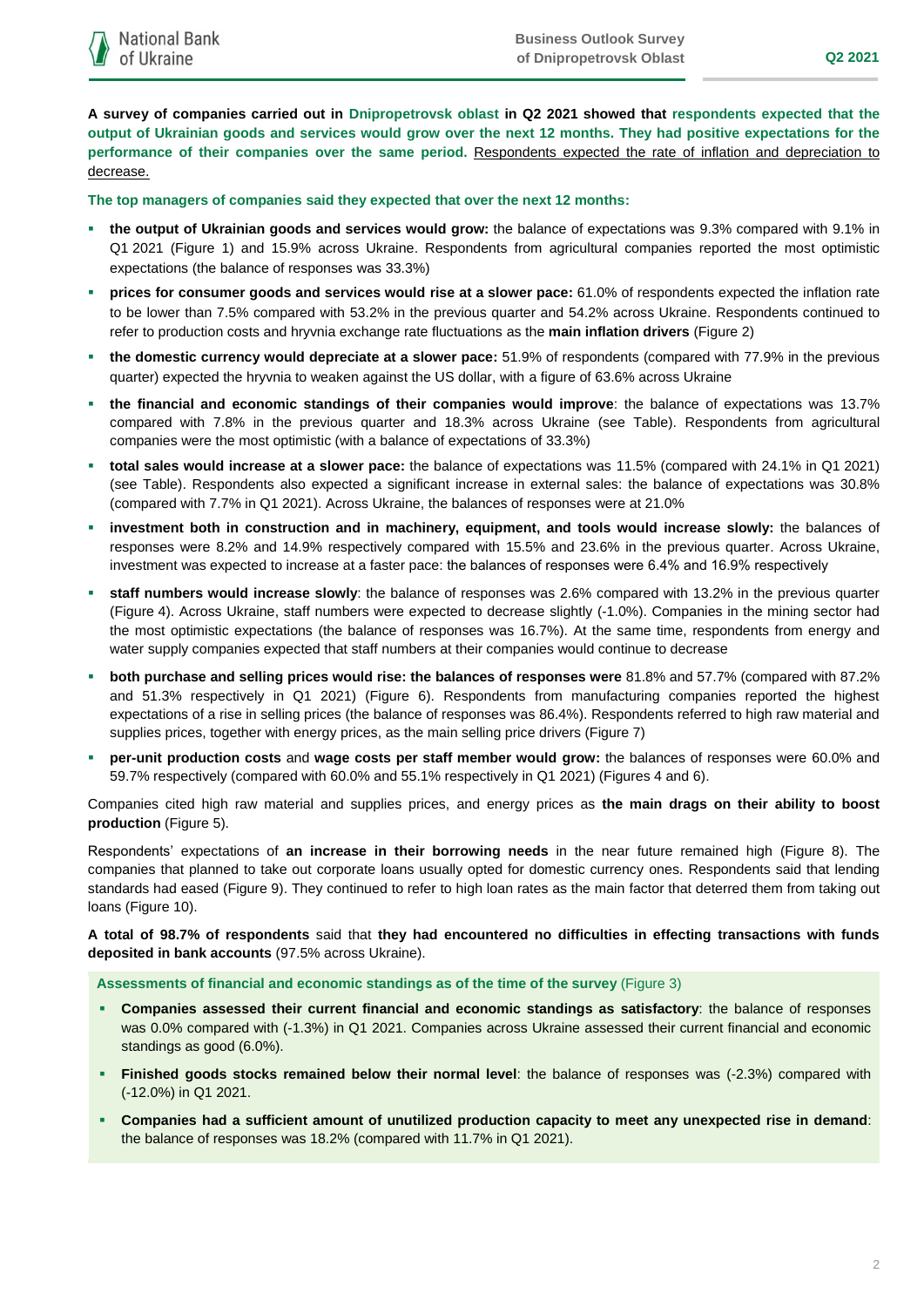### **Survey Details<sup>1</sup> <sup>2</sup>**



- **Period: 5 May through 1 June 2021.**
- A total of 78 companies were polled.
- A representative sample was generated on the basis of the following economic activities: agriculture, the mining and manufacturing industries, trade, transport and communications, and other economic activities.



## **Business Outlook Index for Next 12 Months in Terms of Oblasts<sup>3</sup> , %**

\*a quartile is the value of the BOI where an ordered sample is divided into four equal-sized subgroups \*\*a median is the value of the BOI in the middle of an ordered sampled where the sample is divided into two equal-sized subgroups

### **Table. The Business Outlook Index of Companies in Dnipropetrovsk Oblast and Its Components**

| <b>Expectations over next 12 months for</b>   | <b>Balances of responses, %</b> |         |         |       |                   |
|-----------------------------------------------|---------------------------------|---------|---------|-------|-------------------|
|                                               | Q <sub>2</sub> 20               | Q3 20   | Q4 20   | Q1 21 | Q <sub>2</sub> 21 |
| Financial and economic standings              | $-10.5$                         | $-7.1$  | $-10.3$ | 7.8   | 13.7              |
| <b>Total sales</b>                            | $-3.8$                          | 7.1     | $-1.3$  | 24.1  | 11.5              |
| Investment in construction                    | $-18.3$                         | 0.0     | $-7.2$  | 15.5  | 8.2               |
| Investment in machinery, equipment, and tools | $-19.2$                         | 0.0     | $-6.8$  | 23.6  | 14.9              |
| Staff numbers                                 | $-19.5$                         | $-14.6$ | $-11.8$ | 13.2  | 2.6               |

<sup>1</sup> This sample was generated in proportion to the contribution of each oblast and each economic activity to Ukraine's gross value added.

1

<sup>2</sup> Data for totals and components may be subject to rounding effects.

<sup>&</sup>lt;sup>3</sup> The business outlook index (BOI) is an aggregate indicator for expected business performance over the next 12 months. It is calculated using the balances of respondents' responses regarding changes in the financial and economic standings of their companies and future economic activity.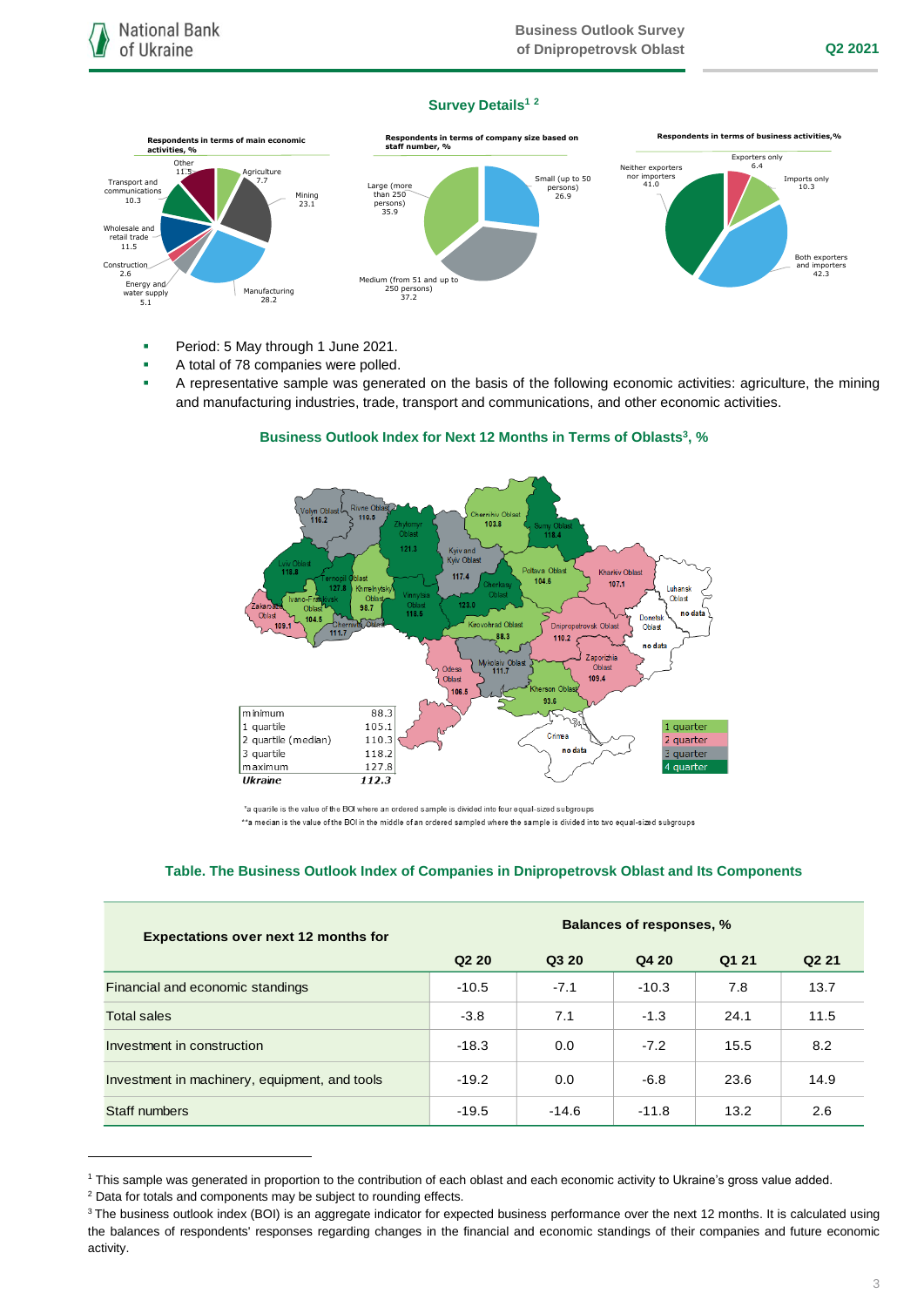### Figure 1 Figure 2





Figure 3 **Figure 4** 



**Companies' economic activity as of the time of the** 



**Staff level and wage cost expectations for next 12 months, balance of responses**



## Figure 5 **Figure 6**



**Expectations of producer prices for next 12 months, balance of responses**